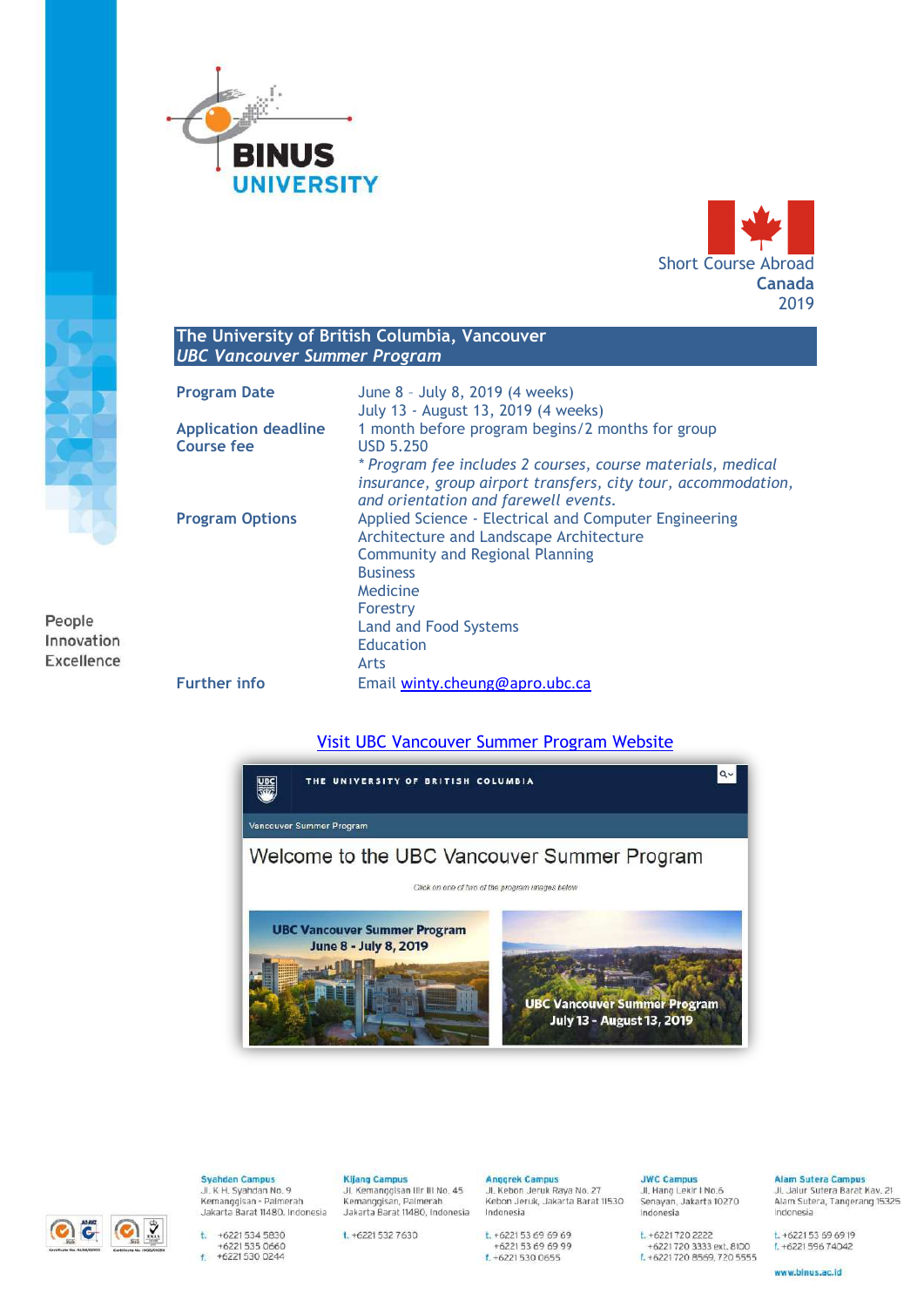



Short Course Abroad **UNITED STATES OF AMERICA** 2019

## **University of California, Berkeley** *Berkeley Summer Sessions*

| <b>Session</b> | <b>Program Dates</b>   | <b>Application Deadline</b> | <b>Duration</b> |
|----------------|------------------------|-----------------------------|-----------------|
| А              | May 28 - July 5, 2019  | April 13                    | 6 weeks         |
| B              | June 10 - Aug 16, 2019 | April 27                    | 10 weeks        |
| C              | June 24 - Aug 16, 2019 | <b>May 11</b>               | 8 weeks         |
| D              | July 8 - Aug 16, 2019  | <b>May 23</b>               | 6 weeks         |
| Ε              | July 29 - Aug 16, 2019 | June 15                     | 3 weeks         |

People Innovation Excellence **Course fee** USD 550/unit **Other fees** USD 385 (registration fee) USD 300 (international service fee) USD 56 (document management fee) **Course list** Please see [here](http://summer.berkeley.edu/classes) for course list **Further info** Phone +1 510 642 5611 Email [summer@berkeley.edu](mailto:summer@berkeley.edu)

## [Visit Berkeley Summer Sessions Website](http://summer.berkeley.edu/)





**Syahdan Campus** Jl. K H. Syahdan No. 9

Kemanggisan - Palmerah<br>Jakarta Barat 11480. Indonesia

t.  $+62215345830$  $+62215350660$ <br> $+62215300244$  **Kijang Campus** 

Jl. Kemanggisan Ilir III No. 45 Kemanggisan, Palmerah<br>Jakarta Barat 11480, Indonesia

t. +6221 532 7630

**Anggrek Campus** Jl. Kebon Jeruk Raya No. 27

Kebon Jeruk, Jakarta Barat 11530 Indonesia t. +6221 53 69 69 69 +6221 53 69 69 99

f.  $+62215300655$ 

**JWC Camnus** Jl. Hang Lekir I No.6

Senayan, Jakarta 10270<br>Indonesia t. +6221720 2222 +6221 720 3333 ext. 8100<br>f. +6221 720 8569, 720 5555

#### Alam Sutera Campus Jl. Jalur Sutera Barat Kav. 21

Alam Sutera, Tangerang 15325

Indonesia  $t. +622153696919$ 

 $f. +622159674042$ 

www.binus.ac.id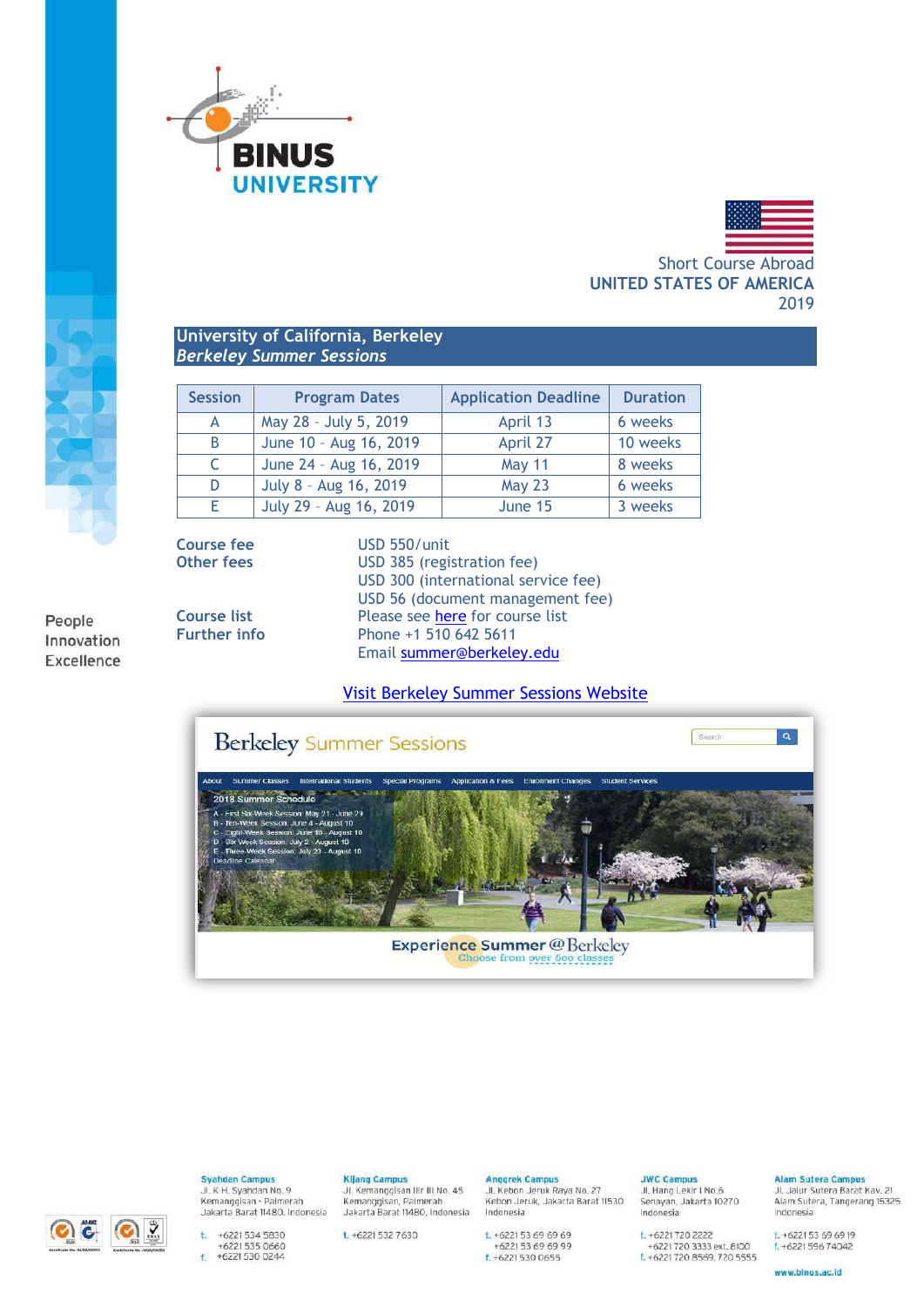



Short Course Abroad **UNITED STATES OF AMERICA** 2019

## **University of California, Irvine** *UCI Summer Session*

| <b>Session</b> | <b>Program Dates</b>                    | <b>Application Deadline</b> | <b>Duration</b> |
|----------------|-----------------------------------------|-----------------------------|-----------------|
|                | June 24 - August 2, 2019                | April 19                    | 5 weeks         |
|                | August 5 - September 12, 2019   June 14 |                             | 5 weeks         |

**Application fee** Please see [here](https://summer.uci.edu/international/enrollment/fees.aspx)<br> **Other fees** Please see here

Please see [here](https://summer.uci.edu/international/enrollment/) for details **Course list** Please see **here** for courses on offer **Further info** Phone +1 949 824 4270 Email [internationalsummer@uci.edu](mailto:internationalsummer@uci.edu)

[Visit UCI Summer Sessions Website](http://summer.uci.edu/international/)









**Syahdan Campus** Jl. K H. Syahdan No. 9 Kemanggisan - Palmerah<br>Jakarta Barat 11480. Indonesia

Kijang Campus<br>Jl. Kemanggisan Ilir III No. 45

Kemanggisan, Palmerah<br>Jakarta Barat 11480, Indonesia

t. +6221 532 7630

Anggrek Campus Jl. Kebon Jeruk Raya No. 27

Kebon Jeruk, Jakarta Barat 11530 Indonesia t. +6221 53 69 69 69<br>+6221 53 69 69 99<br>f. +6221 530 0655

**JWC Camnus** Jl. Hang Lekir I No.6

t. +6221720 2222 +6221 720 3333 ext. 8100<br>f. +6221 720 8569, 720 5555

Senayan, Jakarta 10270<br>Indonesia

Alam Sutera Campus Jl. Jalur Sutera Barat Kav. 21

Alam Sutera, Tangerang 15325

#### $t. +622153696919$  $f. +622159674042$

Indonesia

www.binus.ac.id

t.  $+62215345830$  $+62215350660$ <br> $+62215300244$